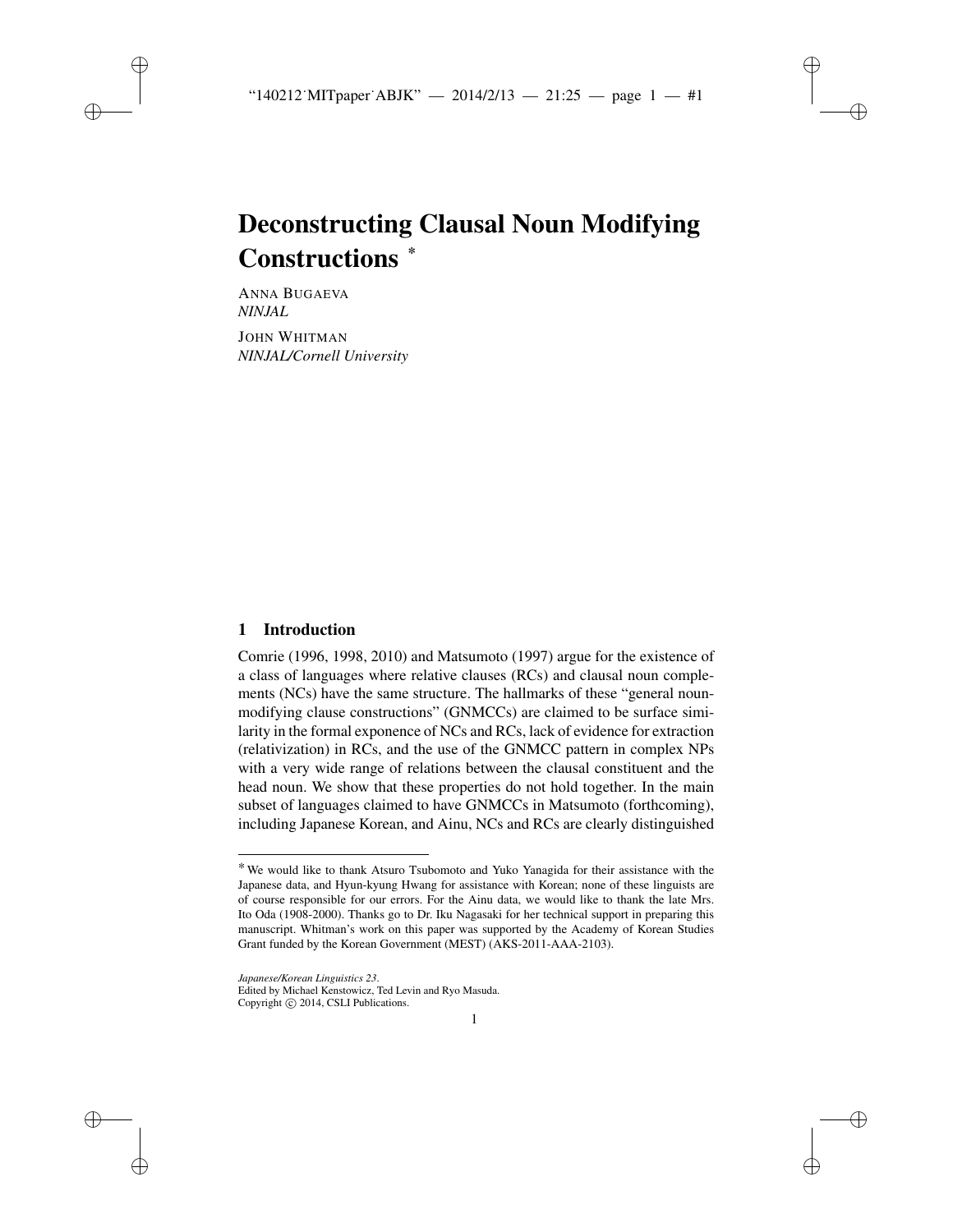✐

✐

✐

#### 2/ANNA BUGAEVA AND JOHN WHITMAN

✐

✐

✐

✐

by phenomena such agreement and N' pronominalization. To the extent that these have been carefully investigated, the alleged GNMCC languages also exhibit island violations. We conclude that GNMCCs do not form a coherent typology. Our particular focus in this paper is to show that NCs and RCs are structurally distinct, even in languages that have been claimed to exhibit GNMCCs.

# 2 Noun complements trigger agreement; relative clauses do not

Comrie (1998) situates Ainu within the class of GNMCC languages. However Bugaeva (to appear) shows that Ainu marks the distinction between RCs and NCs by displaying possessive marking on NC head nouns, but not RCs. (1) is an example of possessive marking in a simple possessive NP, while (2) is an example of juxtaposition in a simple attributive NP.

In simple NP possessive constructions (1), the possessee takes the socalled possessive form marked by the possessive suffixes  $-hV$  or  $-V(hV)$ which indicate the bound status of the form. The possessee is also marked with one of the A prefixes for the person and number of the possessor (3-rd person is zero).

(1) a. ku=sapa-ha 1SG.A=head-POSS 'my head' b. kamuy rus-ihi bear fur-POSS

'the bear skin'

In simple NP attributive construction (2), the attributive and modified nouns are simply juxtaposed.

- $(2)$  a. sisam Japanese old.tale uwepeker 'an old Japanese folk story'
	- b. kamuy rus bear fur 'a bear skin' (T 187)

Example (3) shows the same possessive marking as (1) in an NC, and (4) in a perception noun complement (PNC). We see that this marking does not occur in a RC (5). This shows that RCs patterns with a simple attributive NPs (2), while NC/PC complex NPs pattern like possessive NPs.

(3) [sísam mosir ta Japanese land LOC even.more be.many-EP-ADVpo poro-n-no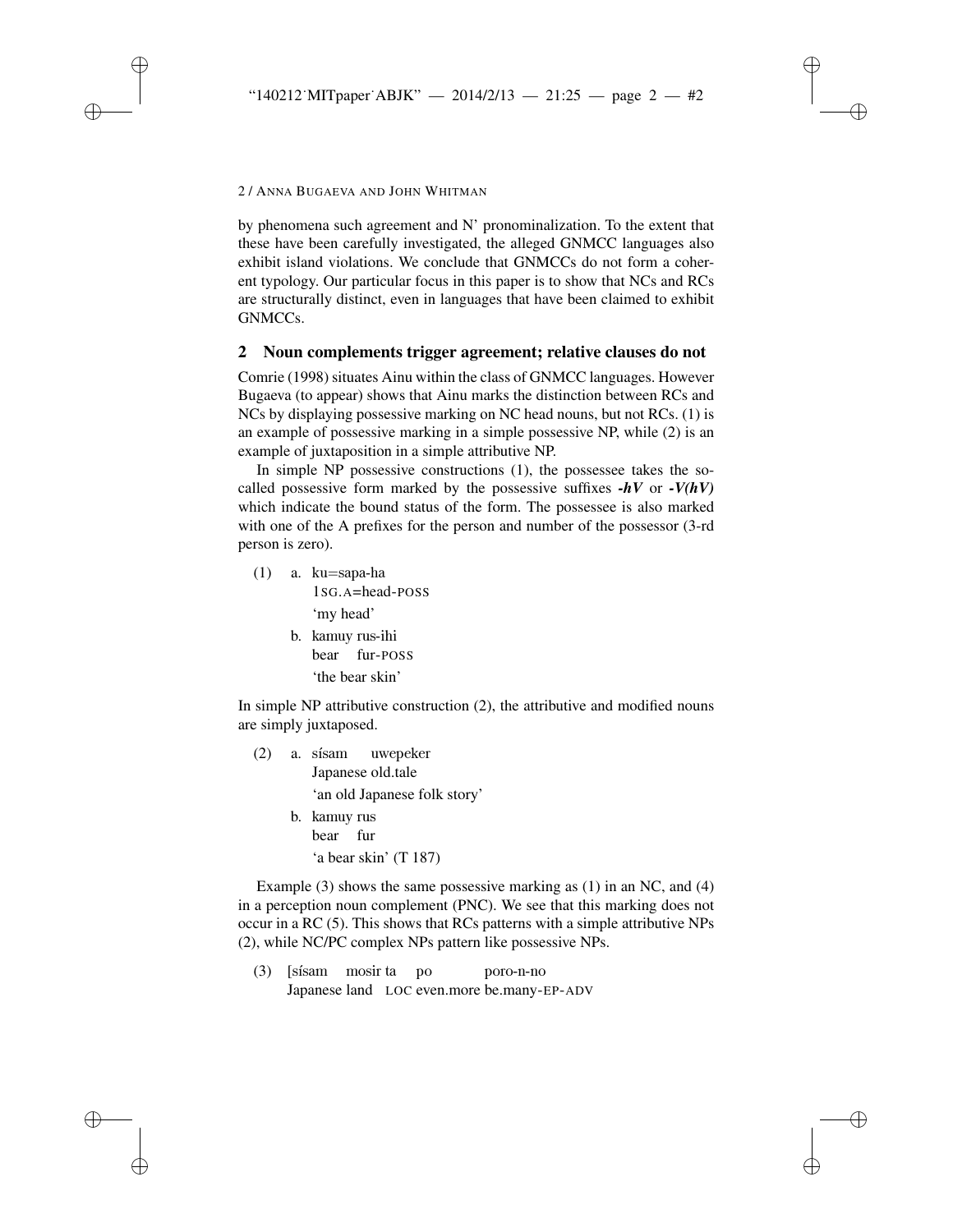✐

✐

✐

DECONSTRUCTING CLAUSAL NOUN MODIFYING CONSTRUCTIONS / 3

✐

✐

✐

✐

a=e-toy-ta IND.A=with.APPL-land-dig thing various food-POSS COP and p usa aep-i, ne wa an exist.SG and like.this water smash-PL rumor-POSS kor ene, wakka mes-pa] asur-u

'A rumor (that) the water has smashed it like this, (those) crops that were even more abundantly grown in the land of the Japanese and various foods.' (Ainu; TS1: 48)

- (4) [an=kamuy-hoku IND.A=god/spirit-husband come.SG sound-POSS IND.A=understand ek] hum-ihi an=eraman 'I recognized the sound of my (Thunder)-god husband coming.' (Ainu; K: 408)
- (5) [ku=roski 1SG.A=stand.PL PERF inaw.prayer.sticks all a] inaw opitta hácir fall.down and wa okay exist.PL

All the inaw-willow prayer sticks which I had erected fell down.' (Ainu; AB: 187-8)

The appearance of  $3^{rd}$  person singular marking on the head of NCs but not RCs is exactly the same as the pattern in Turkish cited by Comrie (1998) for Turkish from Kornfilt (1997). Turkish data below are cited from Kornfilt and Vinokurova (to appear):

(6) ev house door -CMPD.MRKR kapı -sı 'house door' (Turkish, Kornfilt and Vinokurova (to appear))

The form of the compound marker is identical to the  $3^{rd}$  person singular possessive agreement marker. As in Ainu, the same marker appears on the head noun in NCs, but not in RCs:

- (7) [hırsız -ın thief -GEN escape -IND.N -3.SG news -CMPD.MRKR kaç  $-t_1$ ğ -ı] haber -i 'The news that the thief escaped' (Turkish, Kornfilt and Vinokurova (to appear))
- (8) [hırsız -ın  $\mathbf{e}_i$  çal -dığ thief -GEN steal -IND.N -3.SG vase (-CMPD.MRKR) -ı] vazo<sub>i</sub> (\***-su**) 'The vase which the thief stole' (Turkish, Kornfilt and Vinokurova (to appear))

On the basis of this clear distinction between NCs and RCs, Comrie (1998) concludes that Turkish is not a GNMCC language. By the same logic, based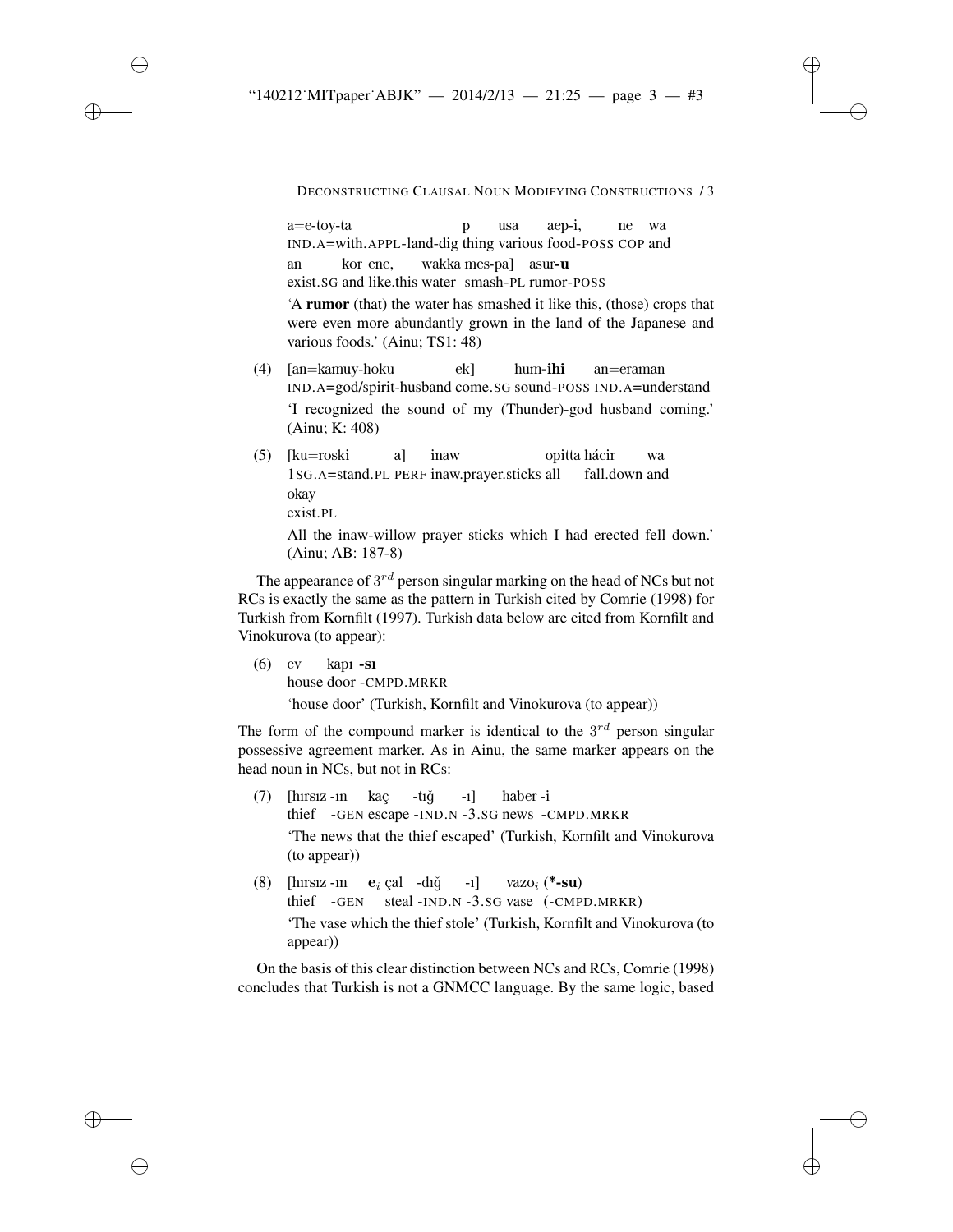✐

✐

✐

#### 4/ANNA BUGAEVA AND JOHN WHITMAN

✐

✐

✐

✐

on the data in (3)-(5), the same conclusion should hold for Ainu. And indeed, the Turkish and Ainu pattern is not isolated. Nikolaeva (to appear) shows that a similar pattern holds in Tundra Nenets (SAMOYEDIC). Nikolaeva argues that participial RCs in Tundra Nenets behave like regular adjectives while NCs have the properties of a possessive construction. The dependent subject of the RC is cross-referenced on the head noun by the possessive suffix, as in a number of Eastern Turkic, Tungusic and Mongolic languages (9a). However, in the case of NCs, where the predicate takes the genitive form of an action nominal, the optional third person possessive agreement on the head is not with the dependent subject but with the dependent clause as a whole, as we see in (9b). Possessive agreement in NCs is thus fixed as  $3^{rd}$  person singular, as in Ainu  $(3)$ ,  $(4)^{1}$ .

- (9) a. [(mən'<sup>o</sup>) t'en'ana yəw<sup>o</sup>la-w<sup>o</sup>dawey<sup>o</sup>] wen'ako**-m'i** I yesterday feed-NEG.PART dog-1SG 'the dog which I didn't feed yesterday'
	- b. [s'enc'eləwa-xəna yil'e-wa-nt<sup>o</sup> hotel-LOC live-IMPF.AN-GEN.2SG price / price-3SG m'ir / m'ir-ta 'the price of your stay in a hotel' (Tundra Nenets, Nikolaeva (to appear))

The crux of Comrie's (Comrie 1998) argument that Turkish is not a GN-MCC language was that in addition to distinguishing RCs and NCs by marking on the head, Turkish lacks the characteristic Japanese and Korean GN-MCC pattern in (10), where gapless clausal dependents distinguished from RCs in languages such as English are morphologically identical to RCs:

- (10) a. \*et pis¸-en meat cook-REL.P smell koku Intended reading: 'the smell of meat cooking' (Turkish, Kornfilt and Vinokurova (to appear))
	- b. \*[et-in meat-GEN cook-REL.P-3.SG smell pis-tiğ-i] koku Intended reading: 'the smell of meat cooking' (Turkish, Kornfilt and Vinokurova (to appear))

As is well known, Korean and Japanese allow perception noun complements (PNCs) such as (10); thus Comrie classifies these languages as GNMCC languages:

<sup>&</sup>lt;sup>1</sup> The Tundra Nenets distinction between RCs and NCs is not universal among languages which mark possessive agreement with the dependent subject on the head of RCs. In Sakha, for example, possessive agreement is with the dependent subject in NCs as well, the same pattern as in RCs (Kornfilt and Vinokurova (to appear))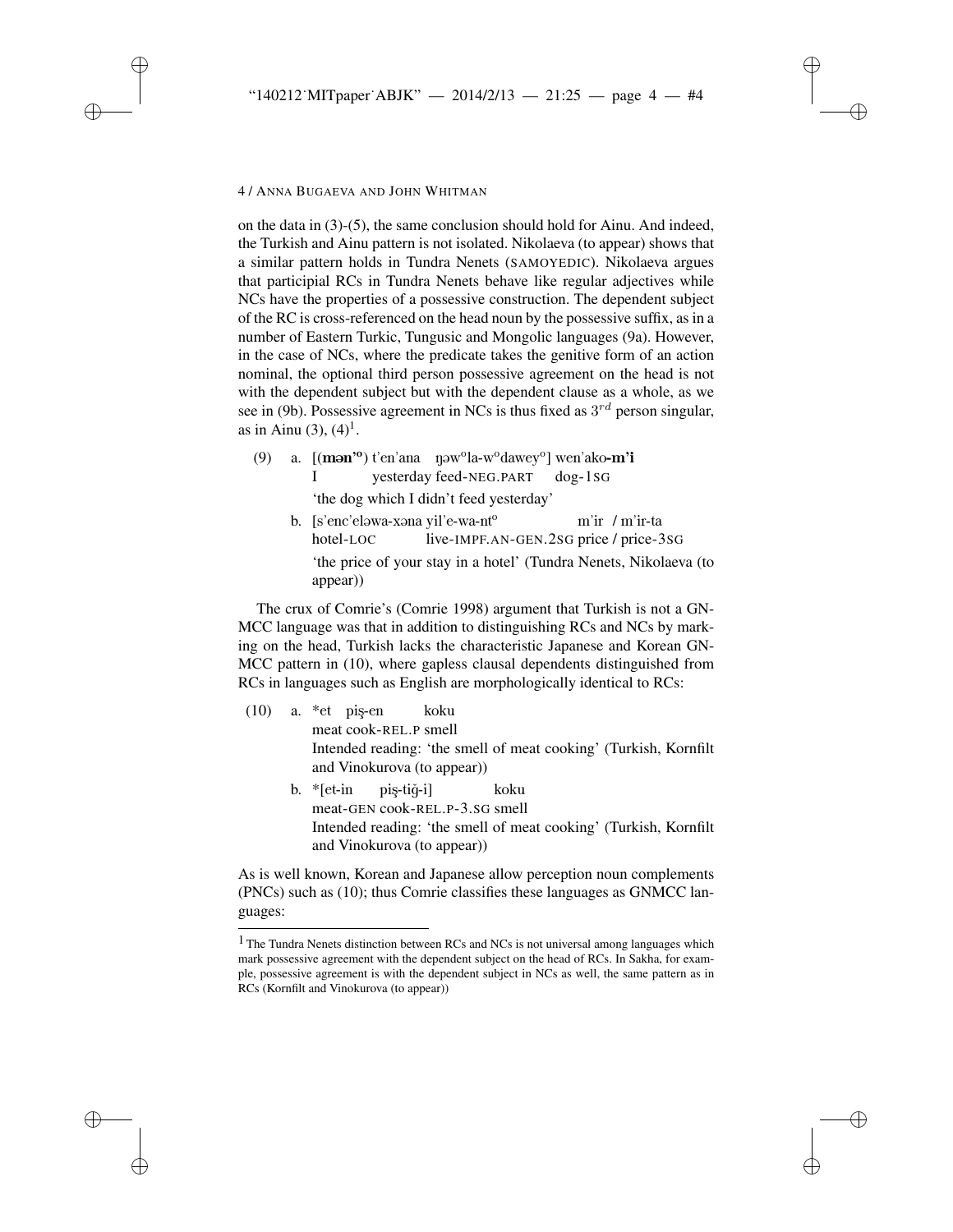DECONSTRUCTING CLAUSAL NOUN MODIFYING CONSTRUCTIONS / 5

✐

✐

✐

✐

(11) a. [kyaku=ga niku=o guest=NOM meat=ACC grill smell yaku] nioi (Japanese) 'the smell of the guest cooking meat'

✐

✐

✐

✐

b. [sonnim =i kok =lul kwup-nun] naymsay (Korean) guest NOM meat ACC grill-ADN smell

'the smell of the guest cooking meat'

Since Ainu and Tundra Nenets both distinguish RCs and NCs the same way Turkish does, if there were a unified GNMCC language type, we would expect these languages, like Turkish, to disallow PNCs like Korean and Japanese in (11). But in fact both languages do allow Japanese/Korean type PNCs. In Ainu, PNCs pattern with NCs: they employ the possessive construction, glossed as POSS.

- (12) a. [e=munin] hura-ha 2SG.S=rot smell-POSS (Ainu) 'your rotten smell'; lit. 'the smell of you rotting' (OI)
	- b. [Wera-h xal'a-m tal<sup>o</sup>tamp<sup>o</sup>-wa-h] ngpt<sup>o</sup> (Tundra Nenets) Wera-GEN fish-ACC fry-IMPF.AN-GEN smell

'the smell of Wera frying the fish.'

This shows that RCs and NCs are structurally distinct in these languages, and that PNCs pattern with NCs. But the more important general point is that the supposed GNMCC properties do not cohere: the existence of NC-like PNCs does not correlate with presence (as in Ainu or Nenets) or absence (as in Japanese/Korean or Sakha) of a formal distinction between RCs and NCs.

# 3 The RC : NC distinction in N' pronominalization

Our argument in the previous section was based on the existence of possessor agreement in Ainu, Turkish, and Nenets. The possibility of possessor agreement showed that NCs and RCs are distinct, and further that PNCs pattern with NCs. Japanese and Korean lack possessor agreement. Can another syntactic phenomenon be found that distinguishes NCs and RCs in these languages?

The answer is yes. NCs and RCs are distinguished in Japanese and Korean by phenomena that substitute a pronoun for the head in a complex NP. Let us consider Japanese first<sup>2</sup>.

 $2$  Sito (1900) argue that some cases of apparent N pronominalization in Japanese are NP ellipsis, leaving no '*'s, one*' behind in the DP projection on a par with the English pattern analyzed by Jackendoff (1971) as N' Ellipsis and by Abney (1986) as NP Ellipsis. For our purposes here, the difference between pronominalization and pronominalization is not crucial; we are applying the phenomenon simply as a diagnostic in NC and RC environments.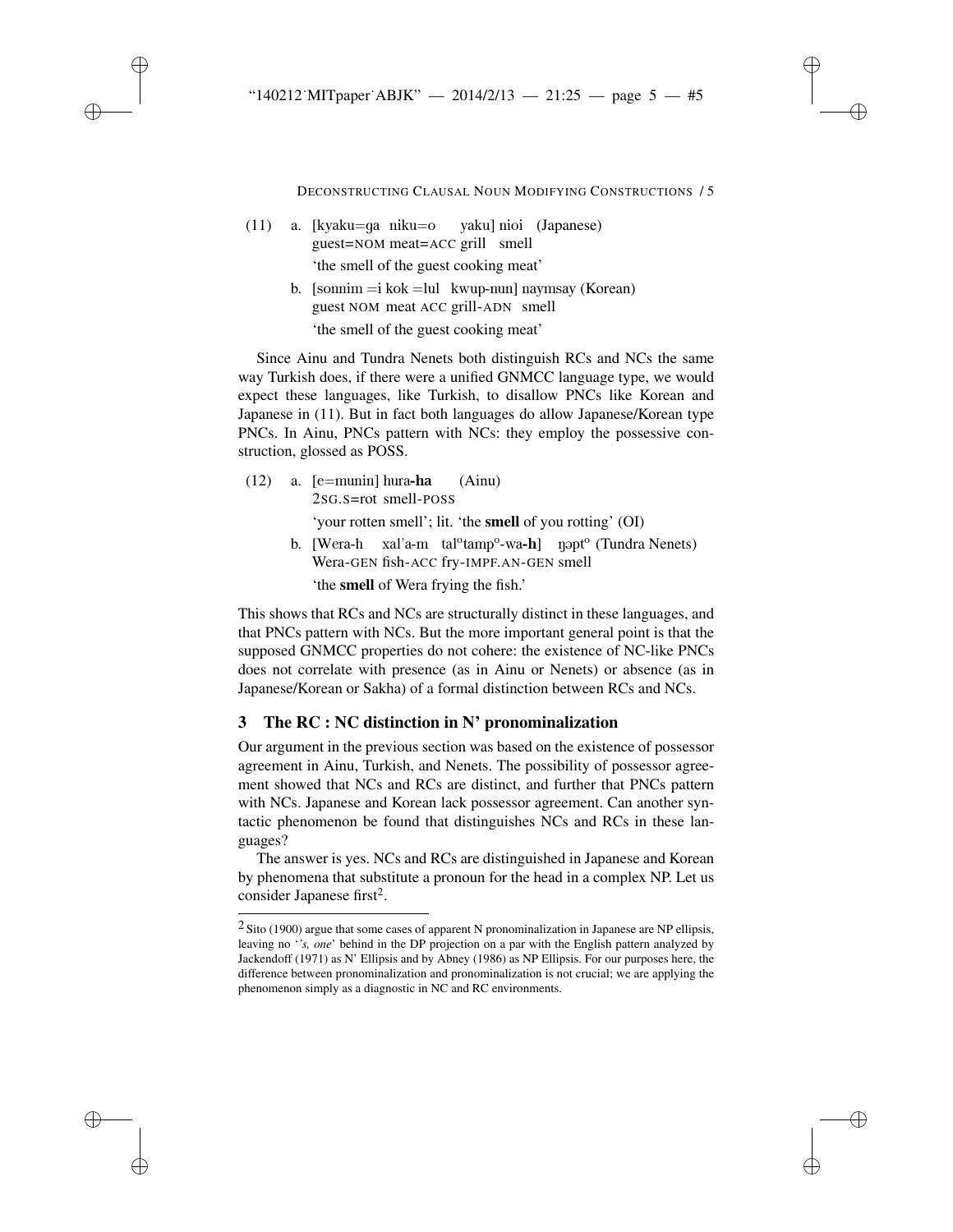✐

✐

✐

#### 6/ANNA BUGAEVA AND JOHN WHITMAN

✐

✐

✐

✐

As is well known, Japanese can substitute for a subpart of a nominal projection with the pronoun no 'one, thing'. No pronominalization (McGloin 1985) is freely possible in RCs.

(13) [[Ryoosi ga yaita] sakana] wa nakunatta ga, [[kimi ga fisherman NOM grilled fish TOP is.gone but you NOM yaita] no] wa nokotte iru. grilled NO TOP left is 'The fish that the fisherman grilled is gone, but the one/those you grilled remains.'

In contrast, speakers reject no pronominalization in NCs:

(14) \*[[pro sanma o yaita] syooko] wa kieta ga, [[pro iwasi saury ACC grilled evidence TOP is.gone but sardine o ACC grilled NO TOP left yaita] **no**] wa nokotte iru. is The evidence for grilling saury has disappeared, but that for grilling sardines remains.'

Just as PNCs pattern with NCs, not RCs, with respect to possessor agreement marking in Ainu, PNCs pattern with NCs with respect to no pronominalization:

(15) \*[[pro sanma o saury ACC grilled smell TOP is.gone but yaita] nioi] wa kieta ga, [[pro iwasi o sardine ACC yaita] no] wa nokotte iru. grilled NO TOP left is 'The smell of grilling saury has gone, but that of grilling sardines remains.'

This contrast is independent of the semantics of the head noun. Thus the noun syooko disallows no pronominalization as the head of the NC in (14), but no pronominalization is perfectly acceptable when this noun heads a gapped RC, as in (16):

(16) [[Hanako ga mituketa] syooko] wa kieta ga, [[Taroo ga Hanako NOM found evidence TOP is.gone but Taroo NOM mituketa] **no**] wa nokotte iru. found NO TOP left is

'The evidence that Hanako found has gone, but that that Taroo found remains.'

The same is true of the perception noun *nioi* 'smell'. This noun also disallows no pronominalization when it heads a PNC, but it is perfectly acceptable when it heads an RC: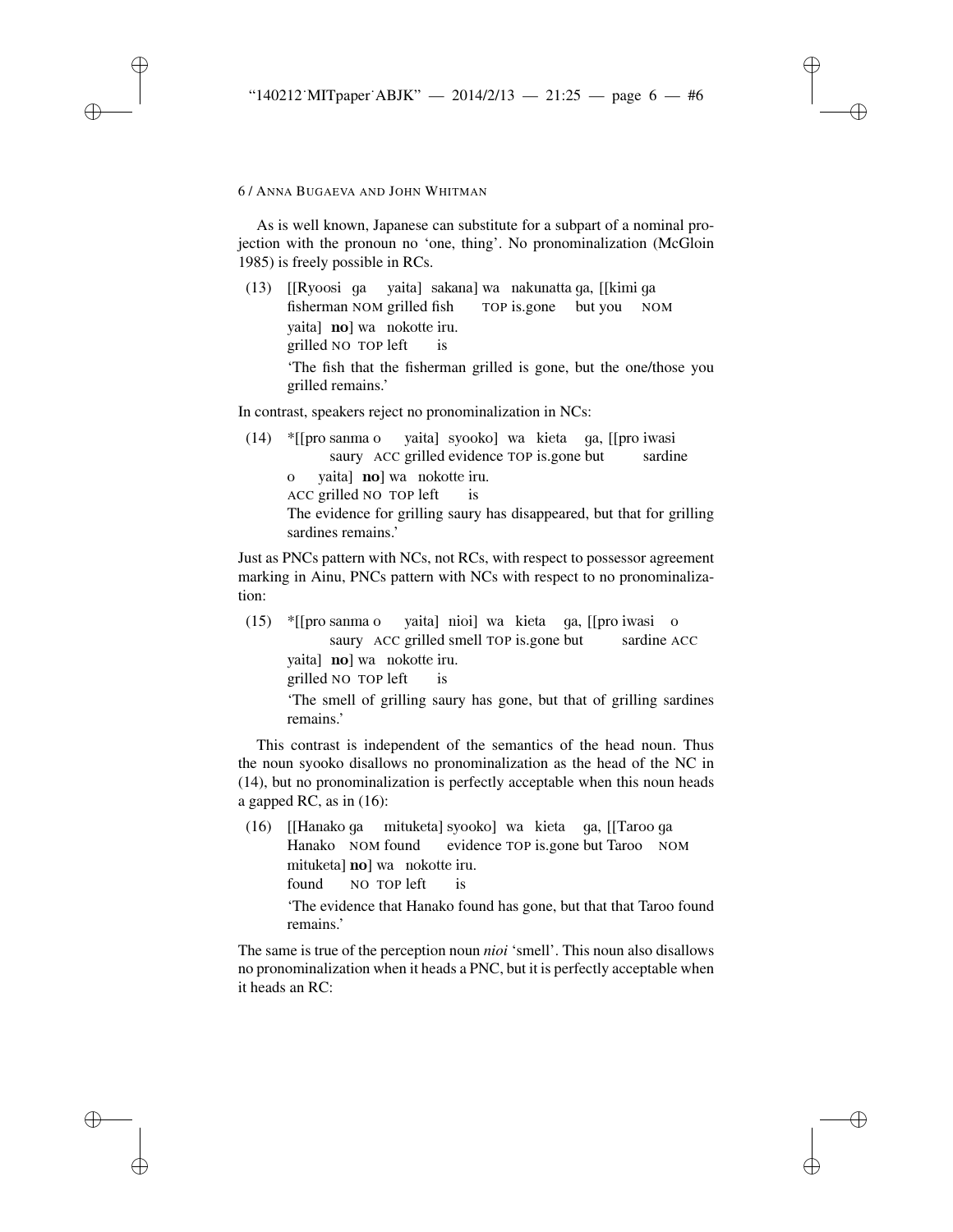✐

✐

✐

DECONSTRUCTING CLAUSAL NOUN MODIFYING CONSTRUCTIONS / 7

✐

✐

✐

✐

(17) [[kinoo kaida] nioi] wa kyooretu datta ga, [[kyoo kaida] **no**] yesterday smelled smell TOP strong was but today smelled one wa motto kyooretu da. TOP more strong is

'The smell that (I) smelled yesterday was strong, but the one I smelled today is stronger'

A similar contrast is shown by pronominalization using *kes* 'thing, one' in Korean:

(18) [[Epu fisherman NOM grilled ka kwuwun] sayngsen] un epseci-ess-ciman, [[ney fish TOP disappear-PST-but you ka kwuwun] **kes**] un nama NOM grilled KES TOP remaining is issta.

'The fish that the fisherman grilled is gone, but the one/those you grilled remains.'

- (19) ?[[Kkongchi lul kwuwun] cunke] nun epseci-ess-ciman, saury ACC grilled evidence TOP disappear-PST-but [[cengoli lul kwuwun] kes] un nama issta. sardine ACC grilled KES TOP remaining is The evidence of grilling saury has gone, but that of grilling sardines remains.'
- (20) ?[[Kkongchi lul kwuwun] naymsay] nun epseci-ess-ciman, fisherman NOM grilled smell TOP disappear-PST-but [[cengoli lul kwuwun] kes] un nama sardine ACC grilled KES TOP remaining is issta. 'The smell of grilling saury has gone, but that of grilling sardines remains.'

*Kes* pronominalization with NCs (19) and PNCs (20) appears to be slightly more acceptable than the corresponding Japanese no pronominalization examples, but when the head element is replaced by the clearly pronominal *ku kes* 'that (thing)' the NC and PNC examples become completely unacceptable, as in (22), (23), while the RC example is only slightly degraded (21):

- (21) ?[[Epu ka kwuwun] sayngsen] un epseciessciman, [[ney fisherman NOM grilled fish TOP disappear-PST-but you ka kwuwun] **ku kes**] un nama NOM grilled that KES TOP remaining is issta. 'The fish that the fisherman grilled is gone, but that one/those you grilled remains.'
- (22) \*[[Kkongchi lul kwuwun] cunke] nun epseciessciman, saury ACC grilled evidence TOP disappear-PST-but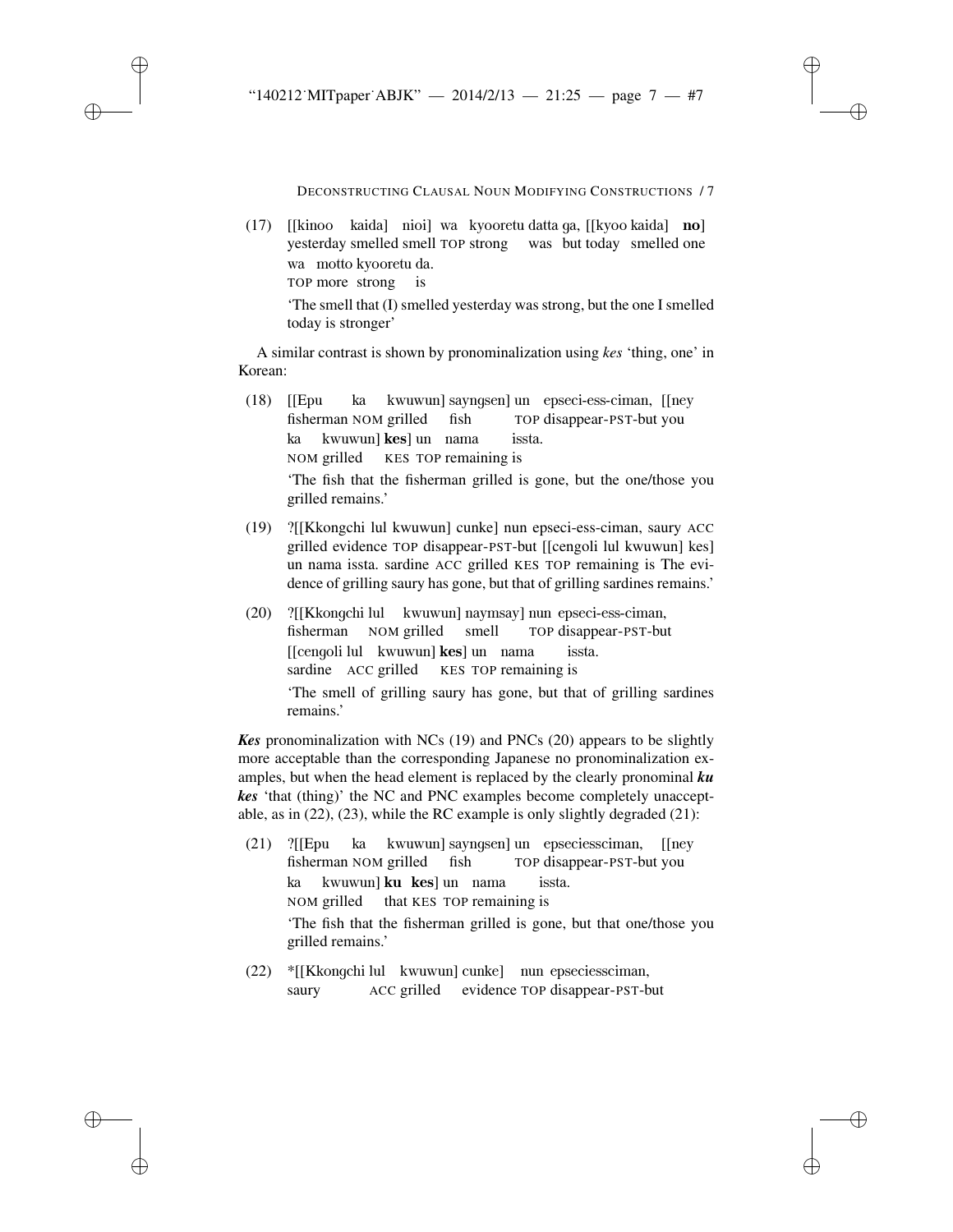✐

✐

✐

8/ANNA BUGAEVA AND JOHN WHITMAN

✐

✐

✐

✐

[[cengoli lul kwuwun] **ku kes**] un nama sardine ACC grilled that KES TOP remaining is issta. 'The evidence of grilling saury has gone, but that one of grilling sardines remains.'

(23) \*[[Kkongchi lul kwuwun] naymsay] nun epseciessciman, fisherman NOM grilled smell TOP disappear-PST-but [[cengoli lul kwuwun] ku kes] un nama sardine ACC grilled that KES TOP remaining is issta. 'The smell of grilling saury has gone, but that one of grilling sardines remains.'

As in Japanese, the head nouns *cunke* 'evidence' and *namsay* 'smell' freely allow *kes* pronominalization when they head RCs:

- (24) a. [[Hyenkyeng i Hyungyung NOM discovered evidence TOP palkyenhan] cunke] nun epseciessciman, [[Chelswu ka palkyenhan] kes] nun disappear-PST-but Chelsu NOM discovered KES TOP nama remaining is issta. 'The evidence that Hyungyung discovered is gone, but that which Chelswu discovered remains.' b. [[Ecey mathun] maymsay] nun kanglyelhayss-ciman, [[onul
	- yesterday smelled smell TOP strong-PST-but today mathun] **kes**] un te smelled KES TOP more strong kangkyekhata.

'The smell that (I) smelled yesterday was strong, but that which I smell today is stronger.'

We have seen that two separate phenomena in languages that have been claimed not to distinguish noun complements and relative clauses, in fact distinguish them. We have also seen that these phenomena group together the two types of clausal complements, NCs and PNCs. Why should this be the case? The most straightforward explanation is that the dependent clause in NCs and PNCs is an argument of the nominal head. Arguments of the nominal head trigger agreement and are within the projection that is substituted for by pronominalization. RCs, on the other hand, are outside N' (or, in a DP analysis, NP).

### 4 Microvariation with respect to apparent island violations

The syntax of the apparent island violations in alleged GNMCC languages such as Japanese and Korean is well studied, but Comrie (1998) and Mat-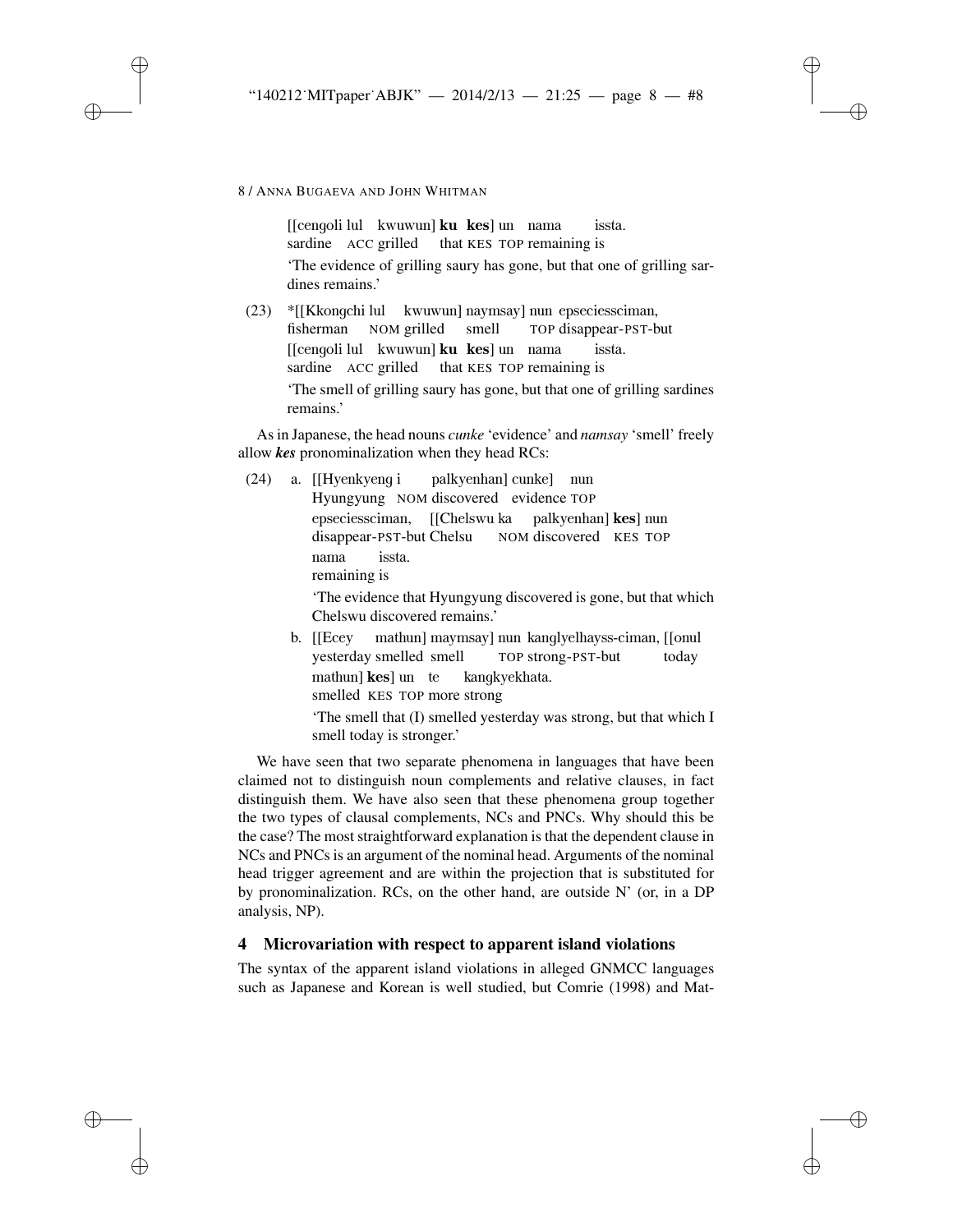#### DECONSTRUCTING CLAUSAL NOUN MODIFYING CONSTRUCTIONS / 9

✐

✐

✐

✐

sumoto (1997) do not cite this research. In the case of Japanese and Korean, a key insight is due to Yang (1900), Sakai (1994), Han and Kim (2004), Hoshi (2004), who point out that apparent island violations in these languages are analyzable as relativization from major subject position (MSC) outside the island:

|  |                                                                                                                                          |  |  |  |  | (25) a. Sono ko ga inu ga hoete iru. (Japanese) |
|--|------------------------------------------------------------------------------------------------------------------------------------------|--|--|--|--|-------------------------------------------------|
|  | that child NOM dog NOM barking is                                                                                                        |  |  |  |  |                                                 |
|  | 'It is that child whose dog is barking.'                                                                                                 |  |  |  |  |                                                 |
|  | b. $\lceil \cdot \rceil$ is the left in $\lceil \cdot \rceil$ in $\lceil \cdot \rceil$ in $\lceil \cdot \rceil$ in $\lceil \cdot \rceil$ |  |  |  |  |                                                 |
|  | dog NOM barking is child                                                                                                                 |  |  |  |  |                                                 |

'the child whose dog is barking'

✐

✐

✐

✐

The MSC analysis accounts for microvariation between Korean and Japanese. Han and Kim (2004:325) point out that MSCs are disallowed in Korean with activity verbs (26a). Relativization is disallowed in exactly the same context (26b):

- (26) a. \*Ku ai that child NOM puppy NOM bark-PAST-DEC ka kangaci ka cic-ess-ta. 'As for that child, the puppy barked.' (Korean, Han and Kim (2004:325))
	- b. \*[[kangaci ka puppy NOM bark-ADN child cic-nun] ai] 'the child such that the puppy was barking'

The contrast between Japanese (25) and Korean (26) shows that apparent island violating relativization is possible just where MSCs are possible in these languages.

The RC pattern corresponding to (25b) is disallowed in Turkish and Sakha altogether (Kornfilt and Vinokurova (to appear)) and also in Ainu. As predicted, these languages lack MSCs. Under the GNMCC hypothesis, there is no particular requirement that RCs contain gaps; thus the ill-formedness of Korean (26b) in just the context where an MSC is also disallowed is not accounted for. Similarly, the existence of the island effects in Sakha and Ainu discussed below is unaccounted for.

Languages with prehead relative clauses also show a range of variation with respect to NC islands, but the variation does not fall along the lines of the supposed GNMCC and non-GNMCC languages. In general, NC islands are easier to violate than RC islands, as predicted by Huang's (Huang (1982)) Condition on Extraction Domains (CED). As we demonstrated in the previous section, NCs behave like complements, while RCs do not. The CED predicts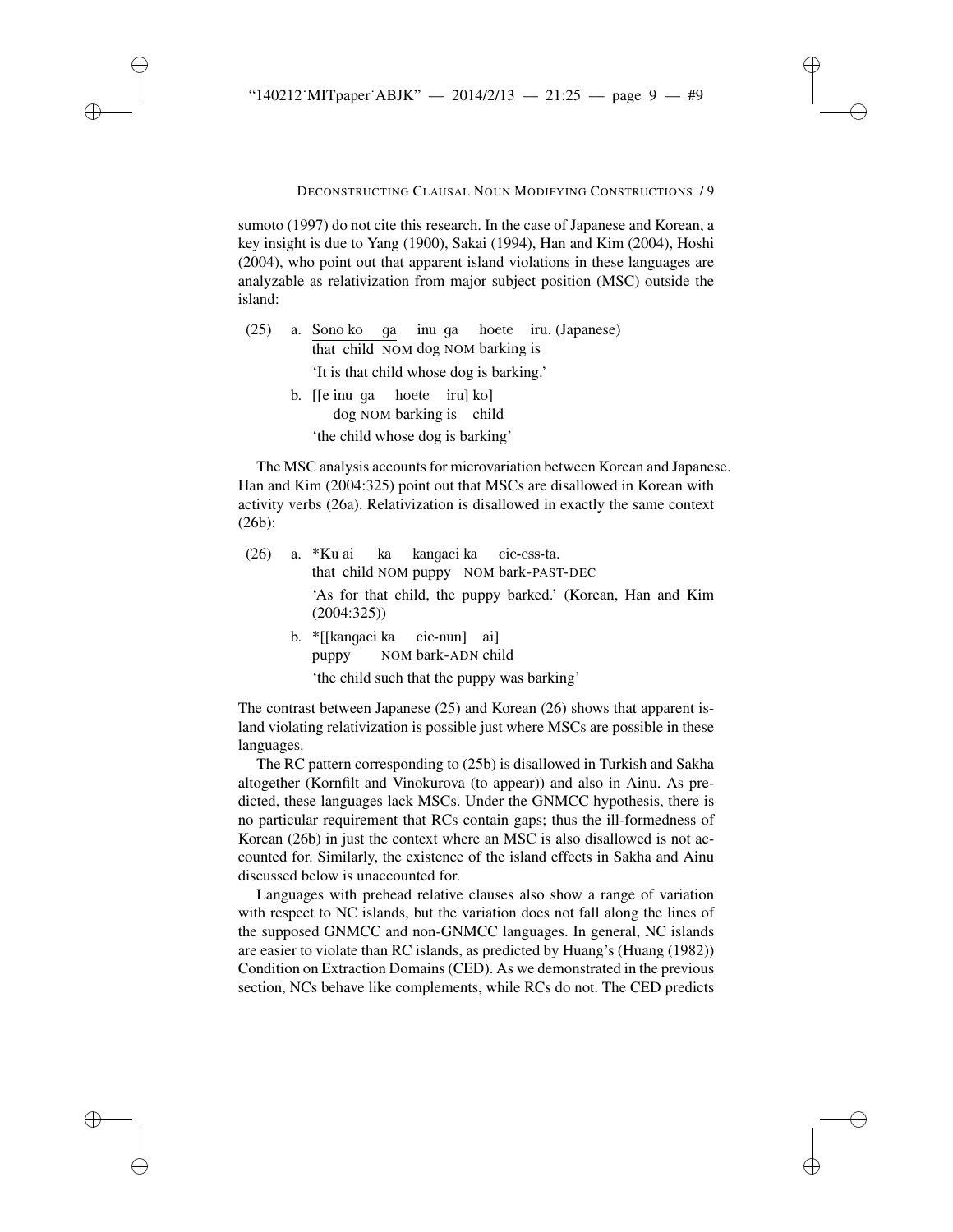✐

✐

✐

10 / ANNA BUGAEVA AND JOHN WHITMAN

✐

✐

✐

✐

that complements are generally easier to extract from. When we examine the range of variation, we find that NC islands can be violated in Ainu (27) and Turkish (28) (both non-GNMCC languages), but not in Sakha (29) (supposedly a GNMCC language). This is exactly the opposite of the prediction of the GNMCC hypothesis, which holds that islands effects are less salient in GNMCC languages.

(27) [[ene like.this especially SOREKUSU tura-no COM-ADV exist.PL=IND.S oka=an] hum-i sound/feeling-POSS be.bad thing/person especially wen] pe SOREKUSU nep somehow a=ronnu IND.A=kill.PL PL INF.EV like.this exist.PL pa ruwe ene an. 'The people we didn't want as neighbors were killed in that manner.'

lit. 'People<sub>i</sub> [(such as) especially the sound/feeling<sub>i</sub> [(such as) to be with  $\frac{1}{\sqrt{1}}$  is bad]...' (K8109171UP.224-5)

- (28) (?)[Ali-nin [[Oya-nın  $e_i$  kaç Ali-GEN Oya-GEN abscond -F.IND.N -3.SG -acağ -ı] söylenti-sin]-i rumor-CMPD.MRKR-ACC hear -IND.N -3.SG country Duy -duǧ -u] ¨ulkei 'The country which Ali heard the rumor that Oya was going to run away to'
- (29) \* [Masha [[Misha  $e_i$  kuop-put] Masha [[Misha run.away-PST] rumor-3.SG.ACC] hear-PST suraq-yin] isti-bit]  $d$ ojdu<sub>i</sub>-ta country-3.SG

'the country which Masha heard the rumor that Misha ran away to'

# 5 Conclusion

We conclude that prehead RCs and NCs are structurally distinct. NCs are complements; they trigger agreement and are included when the N projection is substituted for by pronominalization. RCs are modifiers. Gaps in RCs are constrained by island conditions, subject to independently motivated language-particular properties such as the existence of MSCs. NCs reside in the lexical NP projection, RCs outside of it.

# Sources

AB – Bugaeva, Anna. 2004. *Grammar and folklore texts of the Chitose dialect of Ainu (Idiolect of Ito Oda)*. ELPR Series A-045. Suita: Osaka Gakuin University.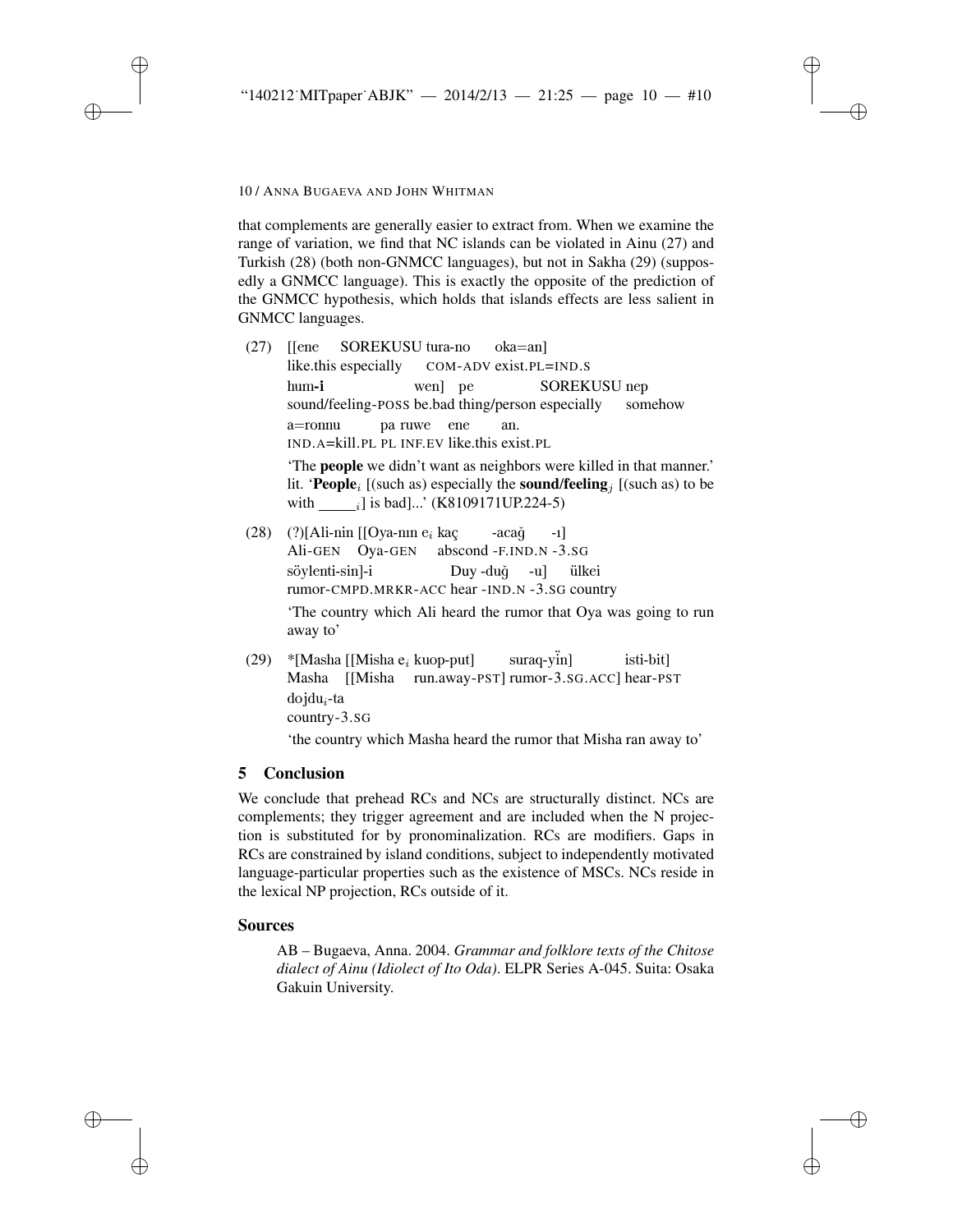DECONSTRUCTING CLAUSAL NOUN MODIFYING CONSTRUCTIONS / 11

✐

✐

✐

✐

K – Kubodera, Itsuhiko. 1977. *Ainu jojishi shin'yō seiden-no kenkyū* [The study of Ainu heroic epics and songs of gods]. Tokyo: Iwanami Shoten.

OI – Oda Ito (1908-2000), informant of the Chitose dialect of Ainu; the author's fieldnotes.

T – Tamura Suzuko. 2000[1988]. Ainugo [The Ainu language], in *Gengogaku daijiten* [Encyclopedia of linguistics, Kōji Takashi, Kōno Rokurō & Chino Eiichi (eds.) Tokyo: Sanseidō. English transl.: The Ainu language, (ICHEL Ling. Studies 29). Tokyo: Sanseido¯

TS1 Tamura Suzuko. 1984. *Ainugo shiryo¯* 1 [Ainu audio materials 1]. Tokyo: Waseda daigaku gogakukyōiku kenkyūjo.

#### References

✐

✐

✐

✐

- Bugaeva, Anna. (to appear) Noun-modifying clause constructions in Ainu. In Matsumoto, Comrie, and Sells (in preparation).
- Comrie, Bernard. 1996. The unity of noun modifying clauses in Asian languages. *Pan-Asiatic Linguistics: Proceedings of the Fourth International Symposium on Languages and Linguistics*, January 8-10, 1996, Volume 3, 1077-1088.
- Comrie, Bernard. 1998. Rethinking the typology of relative clauses. *Language design* 1: 59-86.
- Comrie, Bernard. 2010. Japanese and the other languages of the world. *NINJAL project review* 1: 29-45.
- Jackendoff, Ray S. 1971. Gapping and related rules. *Linguistic Inquiry* 2.1, 21-35.
- Kornfilt, Jaklin. 1997. *Turkish*. London/New York: Routledge.
- Kornfilt, Jaklin and Vinokurova, Nadya. (to appear). Turkish and Turkic complex noun phrase constructions. In Matsumoto, Comrie, and Sells (in preparation).
- Han, Chung-hye and Kim, Jong-Bok. 2004. Are There Double Relative Clauses in Korean? *Linguistic Inquiry*, Volume 35.2, 315-337.
- Hoshi, Koji. 2004. Parameterization of the external D-system in relativization. *Language, culture and Communication* 33, 1-50. Tokyo: Keio University.
- Huang, C.-T. James. 1982. Logical Relations in Chinese and the theory of grammar. Doctoral dissertation, MIT [published 1998 by Garland, New York and London.]
- Matsumoto, Yoshiko. 1997. *Noun-modifying constructions in Japanese: A Frame-Semantic approach.* Amsterdam: John Benjamins.
- Matsumoto, Yoshiko, Comrie, Bernard and Sells, Peter. (forthcoming) *Noun-Modifying Clause Constructions in Languages of Eurasia: Reshaping theoretical and geographical boundaries (tentative title)*.
- Nikolaeva, Irina. (to appear). Noun-modifying clause constructions in Tundra Nenets (tentative title). In Matsumoto, Comrie, and Sells (in preparation).
- Saito, M. and Murasugi, K. 1990. N'-deletion in Japanese: a preliminary study. In Hoji, Hajime (ed.), *Japanese / Korean linguistics*, 285-301. Stanford: CSLI.